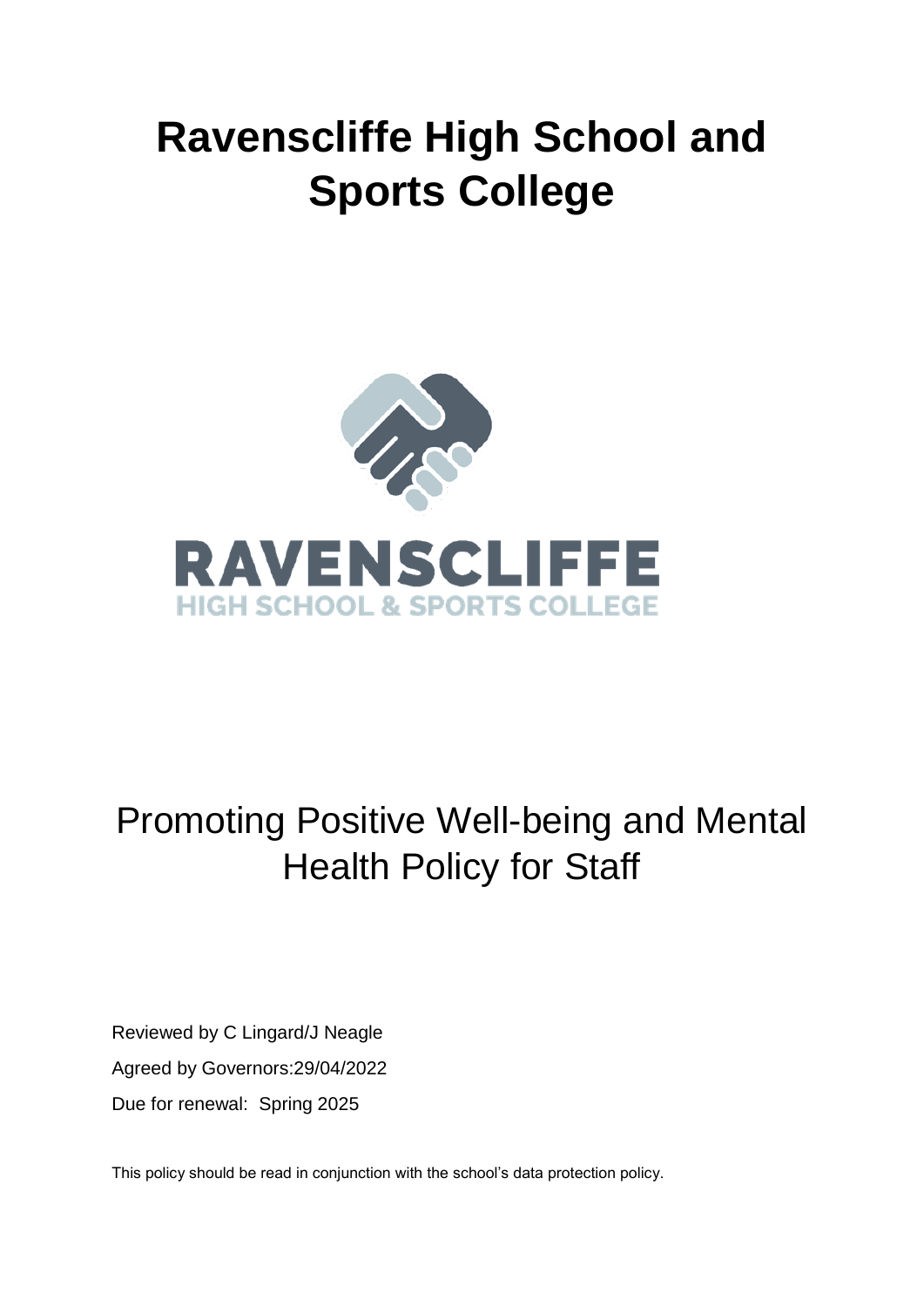## **Contents**

## <span id="page-1-0"></span>**1. Rationale**

Ravenscliffe High School and actively promotes the positively supporting of the emotional health and well-being of all its members. We are an inclusive community that respects others, champions individuality and celebrates achievements – with a mission statement of: **Together we**…. **nurture, believe, achieve, and succeed.**  These values also relate to staff as well as students, all other stakeholders.

The rationale is based on the belief that emotionally healthy people will be able to:

• Learn and develop psychologically, emotionally, intellectually, creatively and spiritually

- Initiate, develop and sustain positive mutual personal relationships
- Be aware of others needs and empathise with them
- Appreciate a sense of right and wrong / justice and injustice
- Face challenges, problem-solve, resolve issues and learn from them

We recognise that there should be proactive support for staff emotional wellbeing and resilience, in addition to reactive support when issues arise that may challenge this.

We also recognise that there is an inseparable link between strong emotional development (including resilience developed during childhood) and physical health and success in learning and achievement.

## <span id="page-1-1"></span>**2. Aims**

To generally promote positive emotional health and well-being to help staff to understand and express their feelings, build their confidence and emotional resilience and therefore their capacity to learn, accept change and move forward.

This policy specifically aims to:

- Support the wellbeing of all staff to avoid negative impacts on their mental and physical health
- Provide a supportive work environment for all staff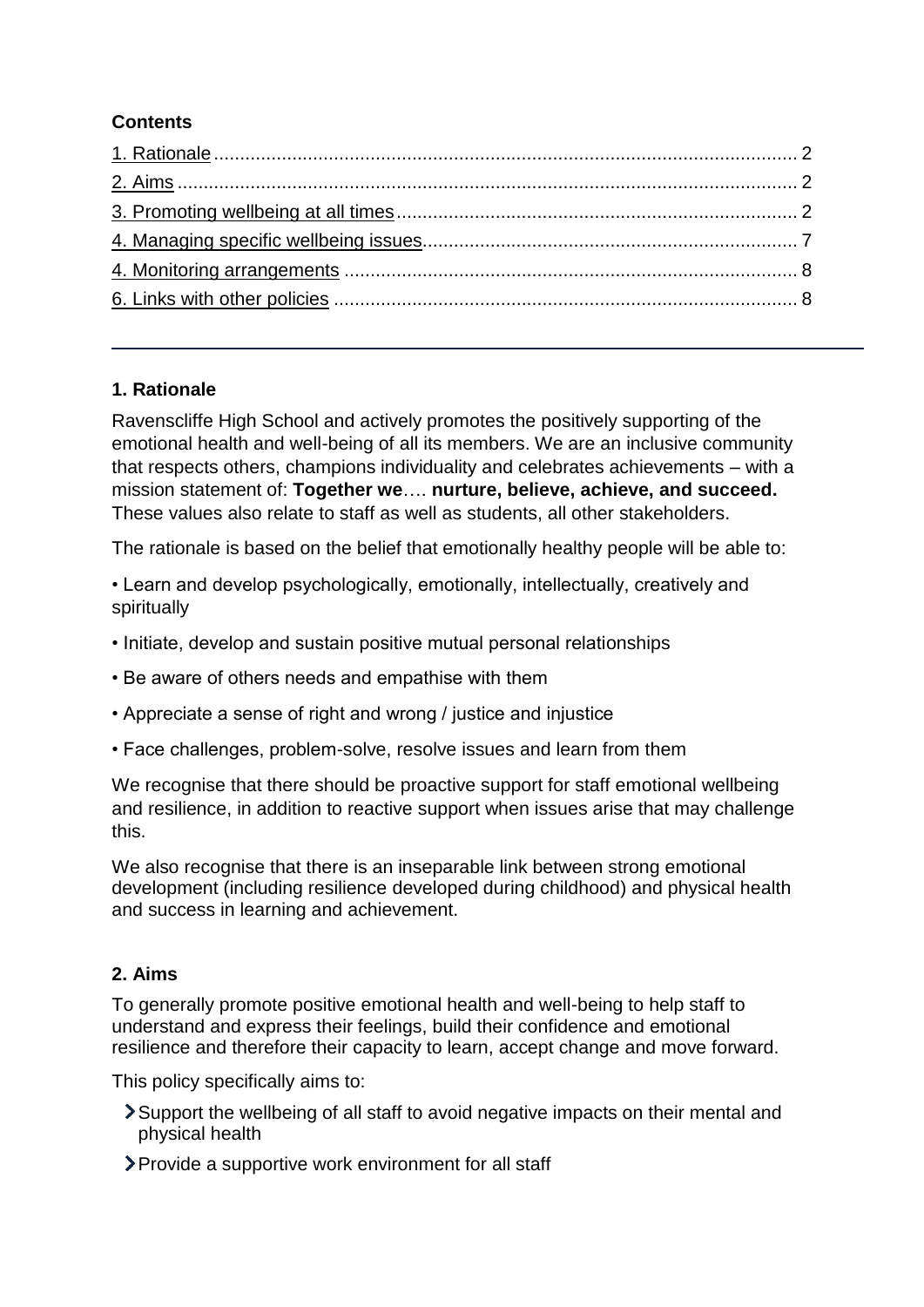- Acknowledge the needs of staff, and how these change over time
- Allow staff to balance their working lives with their personal needs and responsibilities
- Help staff with any specific wellbeing issues they experience
- Ensure that staff understand their role in working towards the above aims

#### **3. Promoting wellbeing at all times**

Ravenscliffe work toward actively creating and sustaining a positive wellbeing culture through:

• An embedded positive approach to staff relationships and behaviour based in restorative practice and the building of relationships and wider community links

• Proactively encouraging staff to share concerns with each other and providing ready access to SLT when required.

In order to support these aims, staff have received regular CPD and training including:

- Attachment
- Attachment and Trauma informed practice
- Child looked after (CLA) / Previously LAC
- Adverse Childhood Experiences (ACEs)
- MindEd Use of resources / training
- Mentally Healthy Schools Use of resources / training
- CPD e-courses

Ravenscliffe has recently signed up to the Wellbeing Charter which includes:

- Breaking down stigma around mental health
- Embed wellbeing in training and professional development
- Improve access to mental health and wellbeing resources
- Giving staff a voice in decision making
- Creating a positive behaviour culture.

#### **3.1 Role of all staff**

All staff are expected to:

> Treat each other with empathy and respect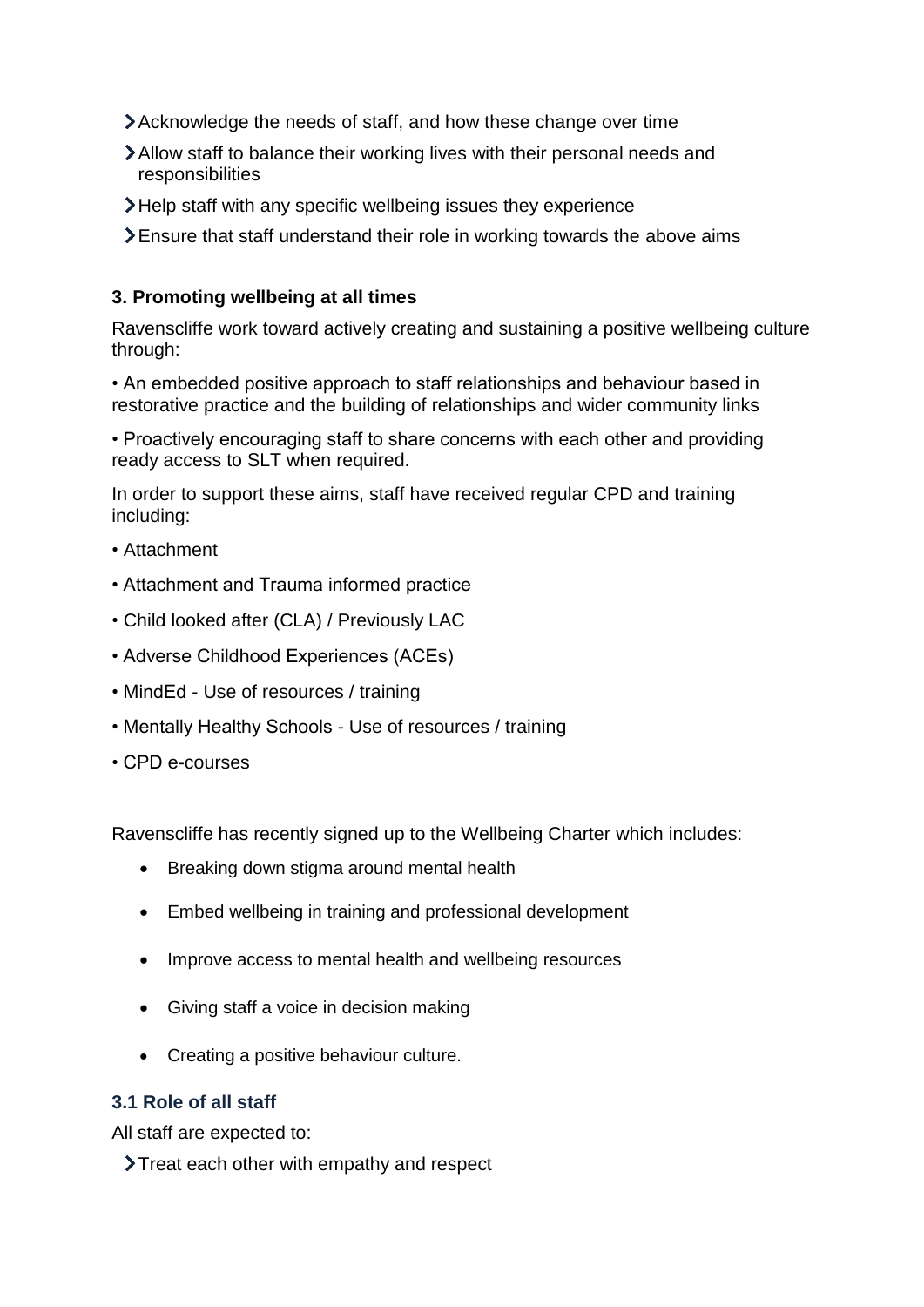- Xeep in mind the workload and wellbeing of other members of staff
- Support other members of staff if they become stressed, such as by providing practical assistance or emotional reassurance
- Report honestly about their wellbeing and let other members of staff know when they need support
- Follow the school's policy on out-of-school hours working, including guidance on when it is and isn't reasonable to respond to communications
- Contribute positively towards morale and team spirit
- Use shared areas respectfully, such as the staff room or offices
- >Take part in training opportunities that promote their wellbeing

In terms of additional self-help, staff all now have direct access to an Employee Assistance Programme through Health Assured. In short, all employees now have access to a confidential 24h helpline that can offer support with things such as:

- Stress and Anxiety
- Bereavement
- Relationship Advice
- Tenancy and Housing Concerns
- Structured Telephone Counselling (6 sessions per issue)
- Face to Face Counselling (6 sessions per issue)
- Financial Wellbeing
- Legal Information
- Alcohol and Drug Issues
- **•** Family Issues
- Childcare Support
- Medical Information
- Consumer Issues

All of the above can be accessed by calling a direct phone line, and the service is available 24/7. Staff partners and dependents also qualify for all the support listed above, other than the face to face counselling.

The EAP also comes with an app, "My Healthy Advantage". There are resources on there to support the whole family's health and wellbeing.

Use of the app/telephone/face to face services is completely confidential, and is there for staff to use as much or as little as you need. The only information the School gets is some basic anonymous usage data, such as number of colleagues who have downloaded the app.

#### **3.2 Role of line managers**

Line managers are expected to: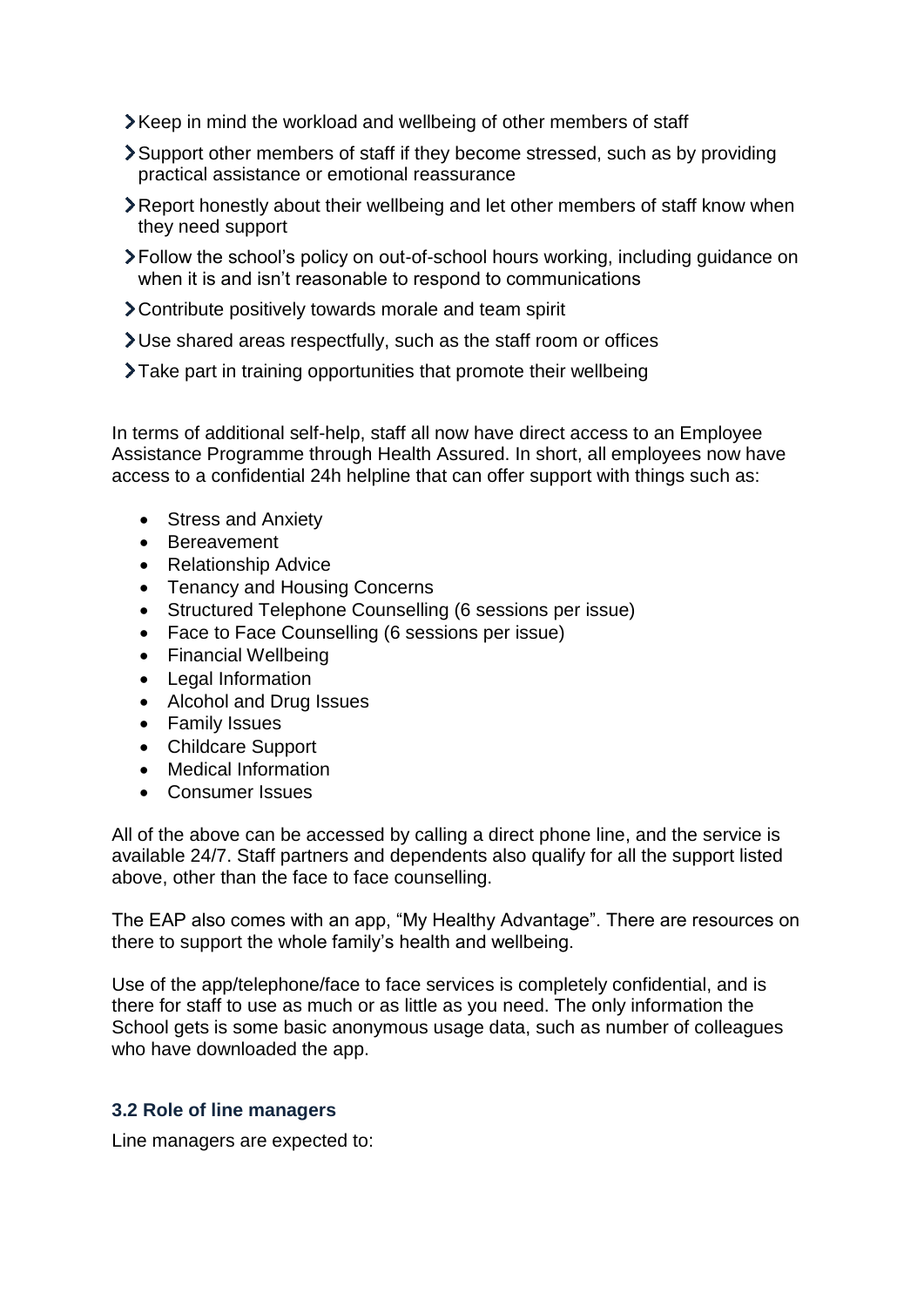- Maintain positive relationships with their staff and value them for their skills, not their working pattern
- Provide a non-judgemental and confidential support system to their staff
- Take any complaints or concerns seriously and deal with them appropriately using the school's policies
- Monitor workloads and be alert to signs of stress, and regularly talk to staff about their work/life balance
- Make sure new staff are properly and thoroughly inducted and feel able to ask for help
- Understand that personal issues and pressures at work may have a temporary effect on work performance, and take that into account during any appraisal or capability procedures
- Promote information about, and access to, external support services
- >Help to arrange personal and professional development training where appropriate
- Keep in touch with staff if they're absent for long periods
- Monitor staff sickness absence, and have support meetings with them if any patterns emerge
- Conduct return to work interviews to support staff back into work
- Conduct exit interviews with resigning staff to help identify any wellbeing issues that led to their resignation

## **3.3 Role of Senior Leadership Team**

Members of the Senior Leadership Team are expected to:

- Lead in setting standards for conduct, including how they treat other members of staff and adhering to agreed working hours
- Manage a non-judgemental and confidential support system for staff
- Monitor the wellbeing of staff through regular surveys and structured conversations
- Make sure accountability systems are based on trust and professional dialogue, with proportionate amounts of direct monitoring
- Regularly review the demands on staff, such as the time spent on paperwork, and seek alternative solutions wherever possible
- Make sure job descriptions are kept up-to-date, with clearly identified responsibilities and staff being consulted before any changes are made
- Listen to the views of staff and involve them in decision-making processes, including allowing them to consider any workload implications of new initiatives
- Communicate new initiatives effectively with all members of staff to ensure they feel included and aware of any changes occurring at the school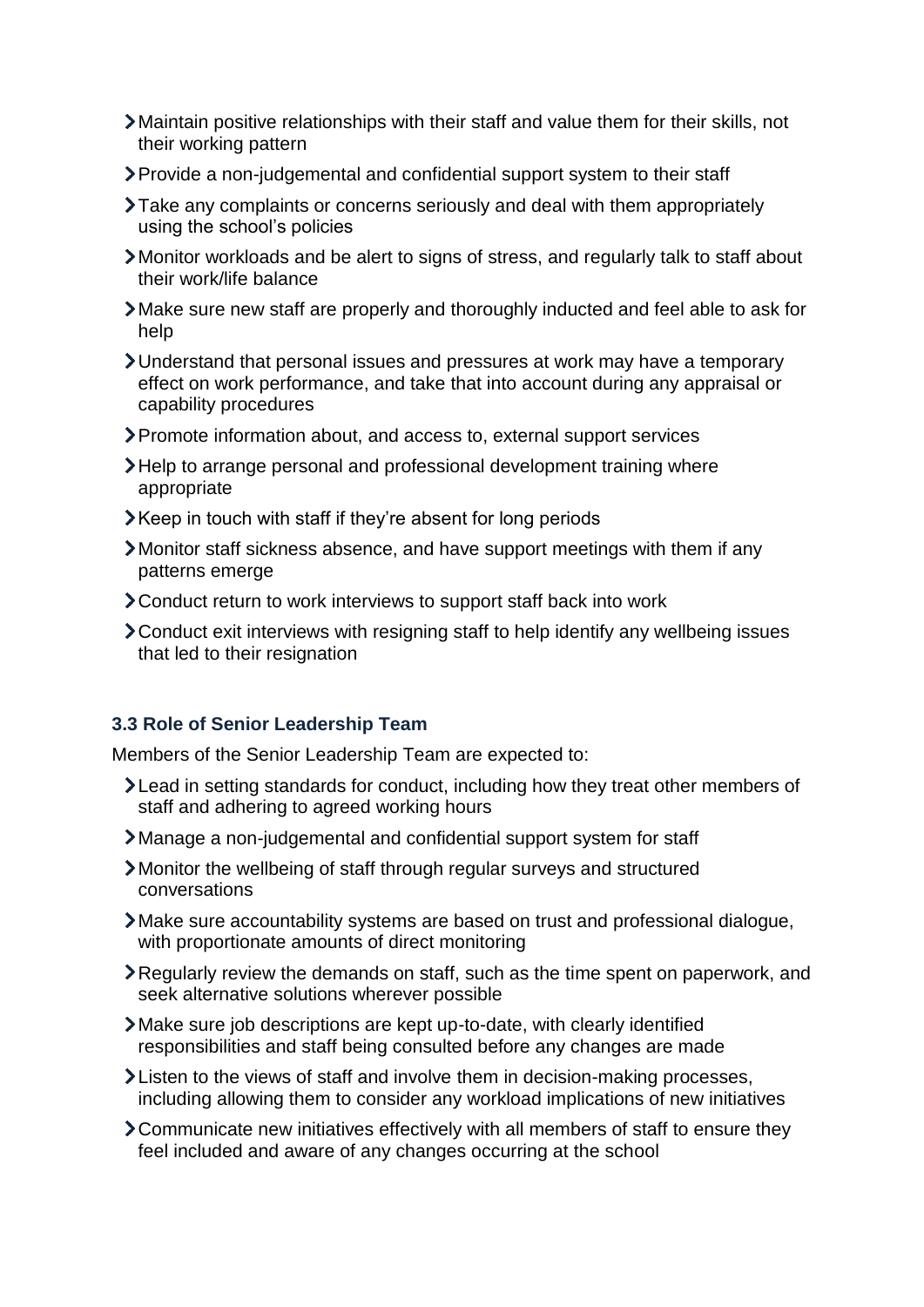- Establish a clear policy on out-of-school hours working, including on when it is and isn't reasonable for staff to respond to communications, and provide clear guidance to all stakeholders
- Make sure that the efforts and successes of staff are recognised and celebrated
- Produce calendars of meetings, deadlines and events so that staff can plan ahead and manage their workload
- Provide resources to promote staff wellbeing, such as training opportunities
- Promote information about, and access to, external support services, and make sure that there are clear routes in place to escalate a concern in order to access further support
- Organise extra support during times of stress, such as Ofsted inspections

## **3.4 Role of the governing board**

In terms of governance, the People Subcommittee is responsible for staff wellbeing, and the Culture (PD-BA) subcommittee for student wellbeing.

The governing board is expected to:

- Make sure the school is fulfilling its duty of care as an employer, such as by giving staff a reasonable workload and creating a supportive work environment
- Monitor and support the wellbeing of the headteacher
- Ensure that resources and support services are in place to promote staff wellbeing
- Make decisions and review policies with staff wellbeing in mind, particularly in regards to workload
- Be reasonable about the format and quantity of information asked for from staff as part of monitoring work
- Ensure that staff are clear about the purpose of any monitoring visits and what information will be required from them

## <span id="page-5-0"></span>**4. Managing specific wellbeing issues**

The school will support and discuss options with any staff that raise wellbeing issues, such as if they are experiencing significant stress at school or in their personal lives.

Any staff member wishing to discuss issues concerning their positive mental health and well-being are encouraged to approach a member of SLT and share their concerns accordingly.

Where possible, support will be given by line managers or senior staff. This could be through:

- Giving staff time off to deal with a personal crisis
- Arranging external support, such as counselling or occupational health services
- Completing a risk assessment and following through with any actions identified